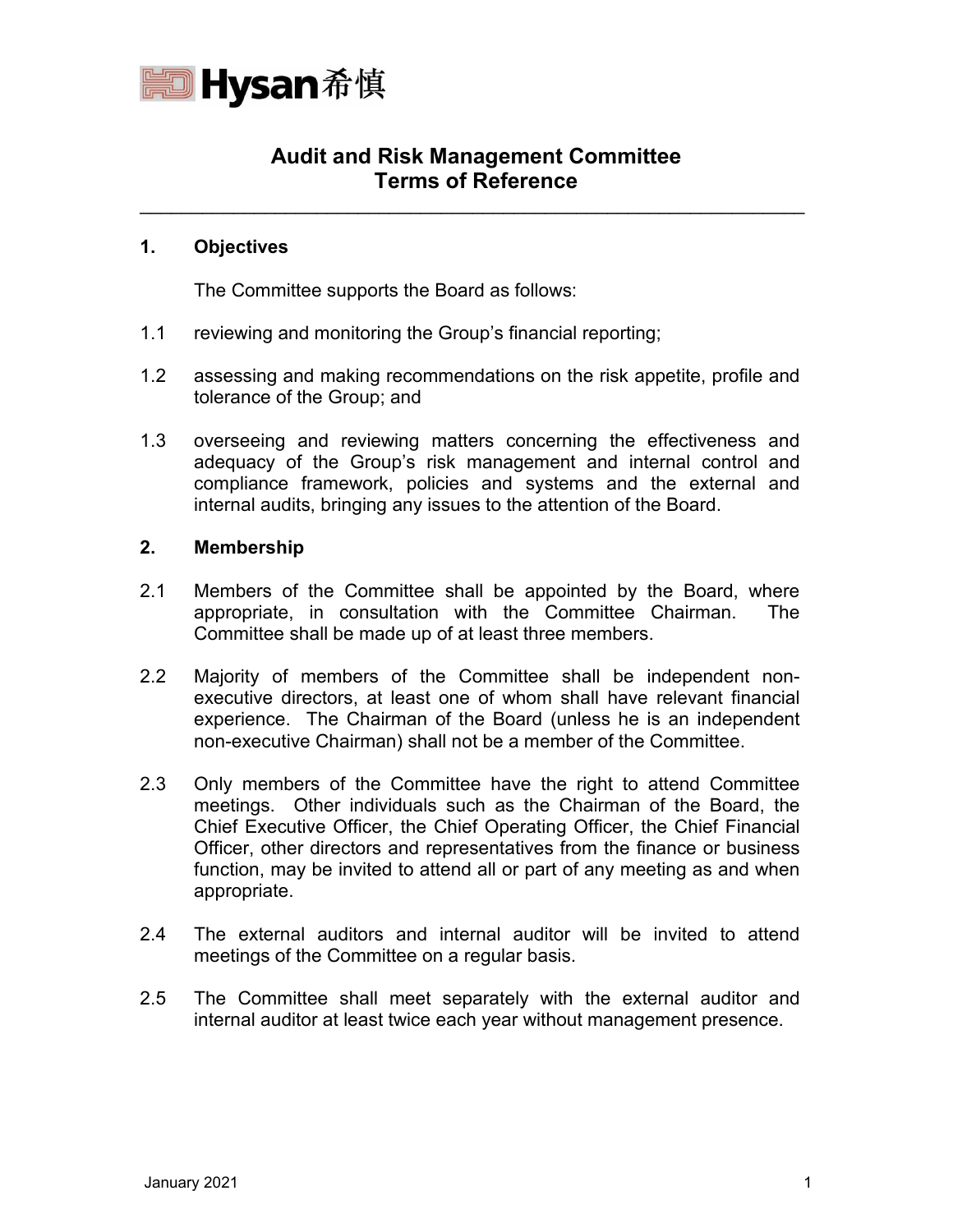

2.6 The Board shall appoint the Committee Chairman who shall be an independent non-executive director. In the absence of the Committee Chairman and/or an appointed deputy, the remaining members present shall elect one of the members to chair the meeting.

## **3. Secretary**

The Committee Chairman shall nominate a secretary to the Committee.

### **4. Quorum**

The quorum necessary for the transaction of business shall be two members. A duly convened meeting of the Committee at which a quorum is present shall be competent to exercise all or any of the authorities, powers and discretions vested in or exercisable by the Committee.

### **5. Frequency of Meetings**

- 5.1 The Committee shall meet at least three times a year or such other times a year at appropriate times in the reporting and audit cycle and otherwise as required.
- 5.2 In-camera meeting, wherein the secretary is not present, may be called as either a stand-alone meeting or as a separate private meeting at the end of a regularly scheduled Committee meeting. Management may or may not be invited, at the discretion of the Committee Chairman. A resolution shall convene and terminate the in-camera meeting when called at the end of a regularly scheduled meeting. Any such resolutions shall be recorded in the minutes of the meeting. Matters discussed "incamera" are not to be discussed outside the meeting by those in attendance.

## **6. Notice of Meetings**

- 6.1 Meetings of the Committee shall be convened by the secretary of the Committee at the request of any of its members or at the request of external auditors if they consider it necessary.
- 6.2 Unless otherwise agreed, notice of each meeting confirming the venue, time and date together with an agenda of items to be discussed, shall be forwarded to each member of the Committee and any other person required to attend at least 14 days before the date of the meeting. Supporting papers shall be sent to Committee members and to other attendees as appropriate, at least five clear days in advance of the meeting.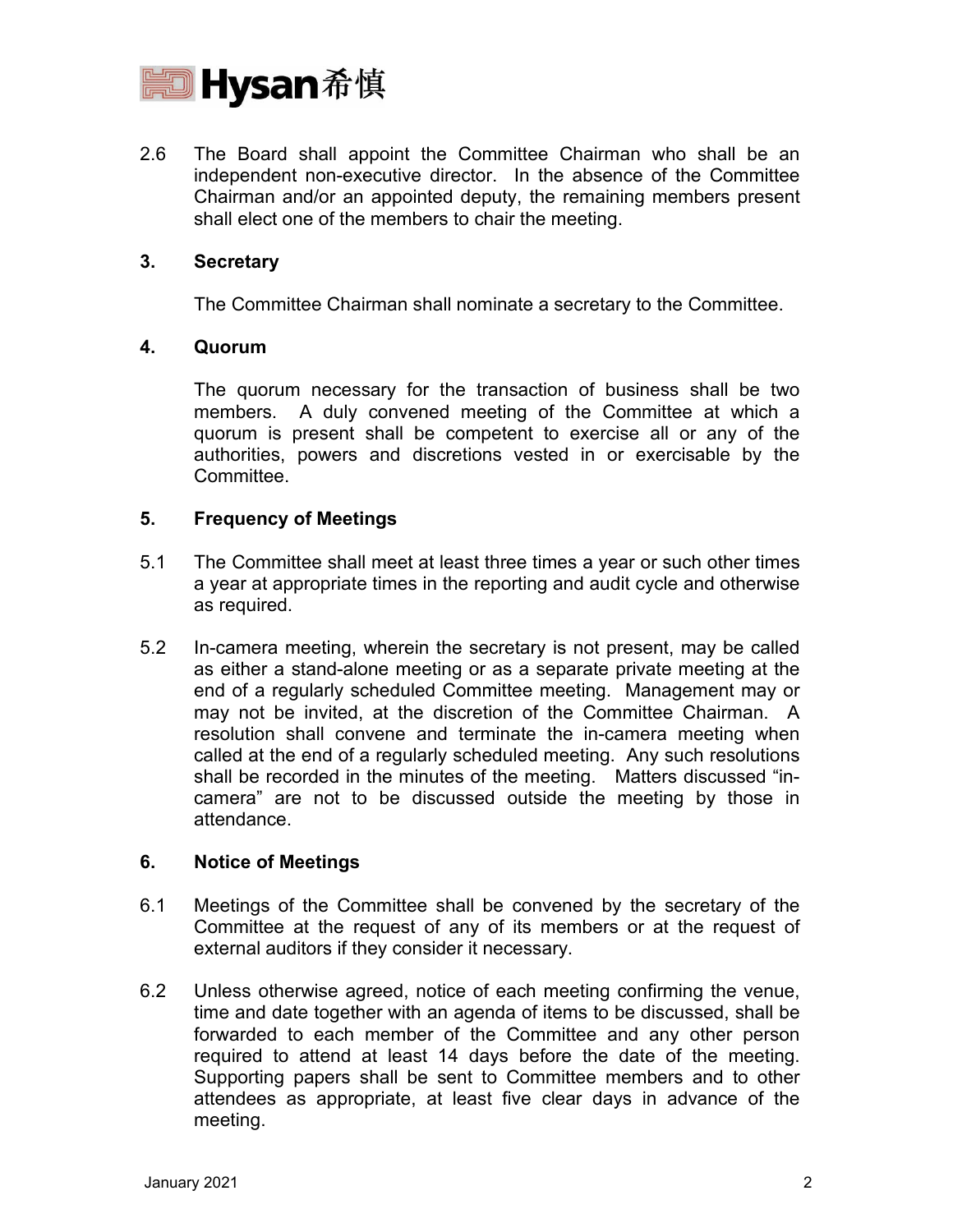

## **7. Minutes of Meetings**

- 7.1 The secretary shall minute the proceedings and resolutions of all meetings of the Committee, including recording the names of those present and in attendance.
- 7.2 The secretary shall ascertain, at the beginning of each meeting, the existence of any conflicts of interest and minute them accordingly.
- 7.3 The secretary shall circulate the minutes of Committee meetings to all members of the Committee within a reasonable time (generally within 14 days) after each meeting and, once agreed, to all members of the Board.

## **8. Annual General Meeting**

The Committee Chairman should, as far as practicable, attend the Annual General Meeting and make himself available to respond to any shareholder questions on the Committee's activities.

### **9. Duties**

The Committee shall carry out the duties below for the Company, major subsidiaries and the Group as a whole, as appropriate.

## **9.1 Financial Reporting**

- 9.1.1 The Committee shall review the Group's financial and accounting policies and practices; monitor integrity of the financial statements of the Company, including its annual report and accounts, interim and other periodic reports, preliminary results announcements and review significant financial reporting judgments contained in them.
- 9.1.2 The Committee shall review and focus on areas including:
	- 9.1.2.1 the consistency of, and any changes to, accounting policies and practices on a year on year basis and across the Group;
	- 9.1.2.2 the methods used to account for significant or unusual transactions where different approaches are possible;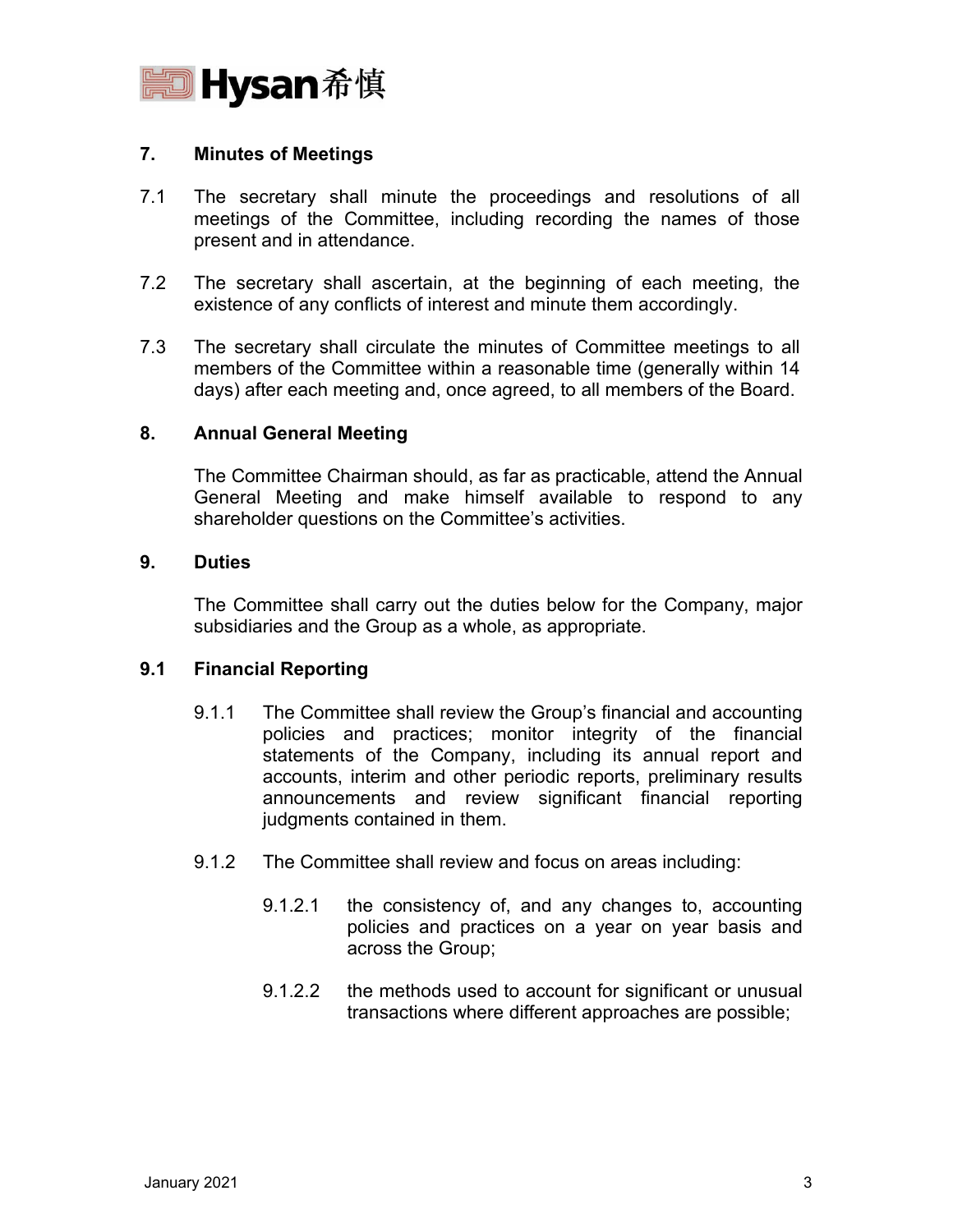

- 9.1.2.3 whether the Group has followed appropriate accounting and auditing standards and made appropriate estimates and judgments, taking into account the views of the external auditors;
- 9.1.2.4 the valuations prepared by the Company's valuers;
- 9.1.2.5 the clarity and adequacy of disclosure in the Company's financial reports and the context in which statements are made;
- 9.1.2.6 any significant financial reporting issues and judgmental areas;
- 9.1.2.7 significant adjustments resulting from audit;
- 9.1.2.8 the going concern assumptions and any qualifications;
- 9.1.2.9 compliance with accounting standards; and
- 9.1.2.10 compliance with the Stock Exchange Listing Rules and other legal requirements in relation to financial reporting.
- 9.1.3 In regard to 9.1.1 and 9.1.2 above:-
	- 9.1.3.1 members of the Committee must liaise with the Board and senior management and the Committee must meet, at least twice a year, with the internal and external auditors; and
	- 9.1.3.2 the Committee should consider any significant or unusual items that are, or may need to be, reflected in such reports and accounts and must give due consideration to any matters that have been raised by the Company's staff responsible for the accounting and financial reporting and compliance functions respectively or auditor (internal or external).
- 9.1.4 The Committee shall review the Group's financial and accounting policies and practices.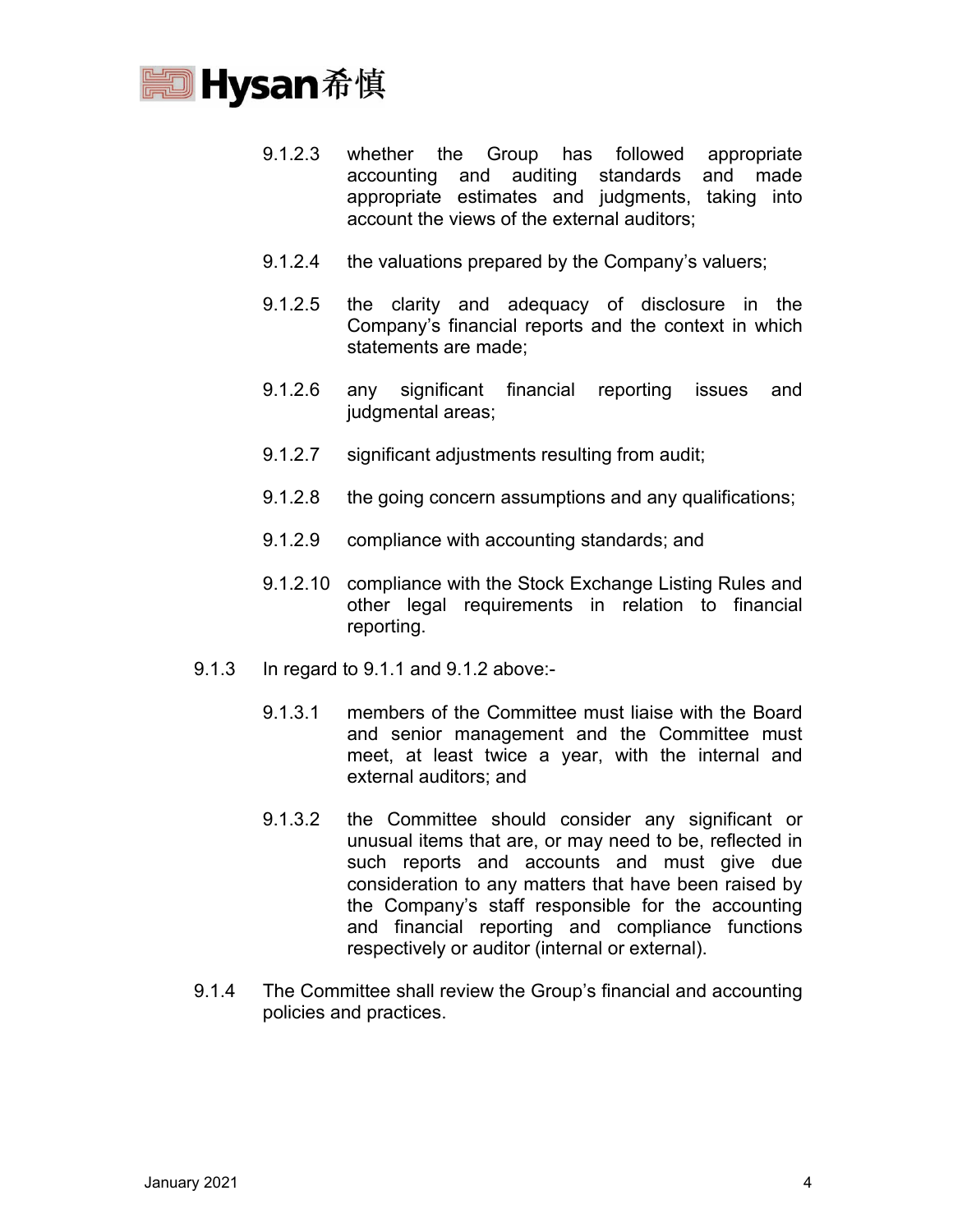

## **9.2 Internal Controls and Risk Management Systems**

The Committee shall:

- 9.2.1 keep under review the effectiveness of the Group's internal controls (including financial control) and risk management systems;
- 9.2.2 discuss with management the internal controls and risk management systems and ensure management has discharged its duty to have effective systems (including the adequacy of resources, qualifications and experience of staff of the Group's internal audit, accounting and financial reporting functions, and their training programmes and budget);
- 9.2.3 consider any findings of major investigations of internal controls and risk management matters as delegated by the Board or on its own initiative and management's response to these findings;
- 9.2.4 ensure co-ordination between the internal and external auditors; the internal audit function is adequately resourced and has appropriate standing within the Company, and to review and monitor the effectiveness of the internal audit function; and
- 9.2.5 review and approve the statements to be included in the annual report concerning internal controls and risk management.

## **9.3 Risk Assessment**

The Committee shall:

- 9.3.1 advise the Board on the Group's risk profile and tolerance, and satisfy itself that the Company's strategy reflecting an appropriate consideration of risk appetite;
- 9.3.2 consider and advise the Board on the current and emerging risk exposures relating to the Group's business and strategies, and review the Group's capability to identify, measure and manage the emerging risks effectively; and
- 9.3.3 ensure that a proper monitoring process is in place for risk policy and risk appetite compliance, and review the steps taken or proposed by management to address the risks.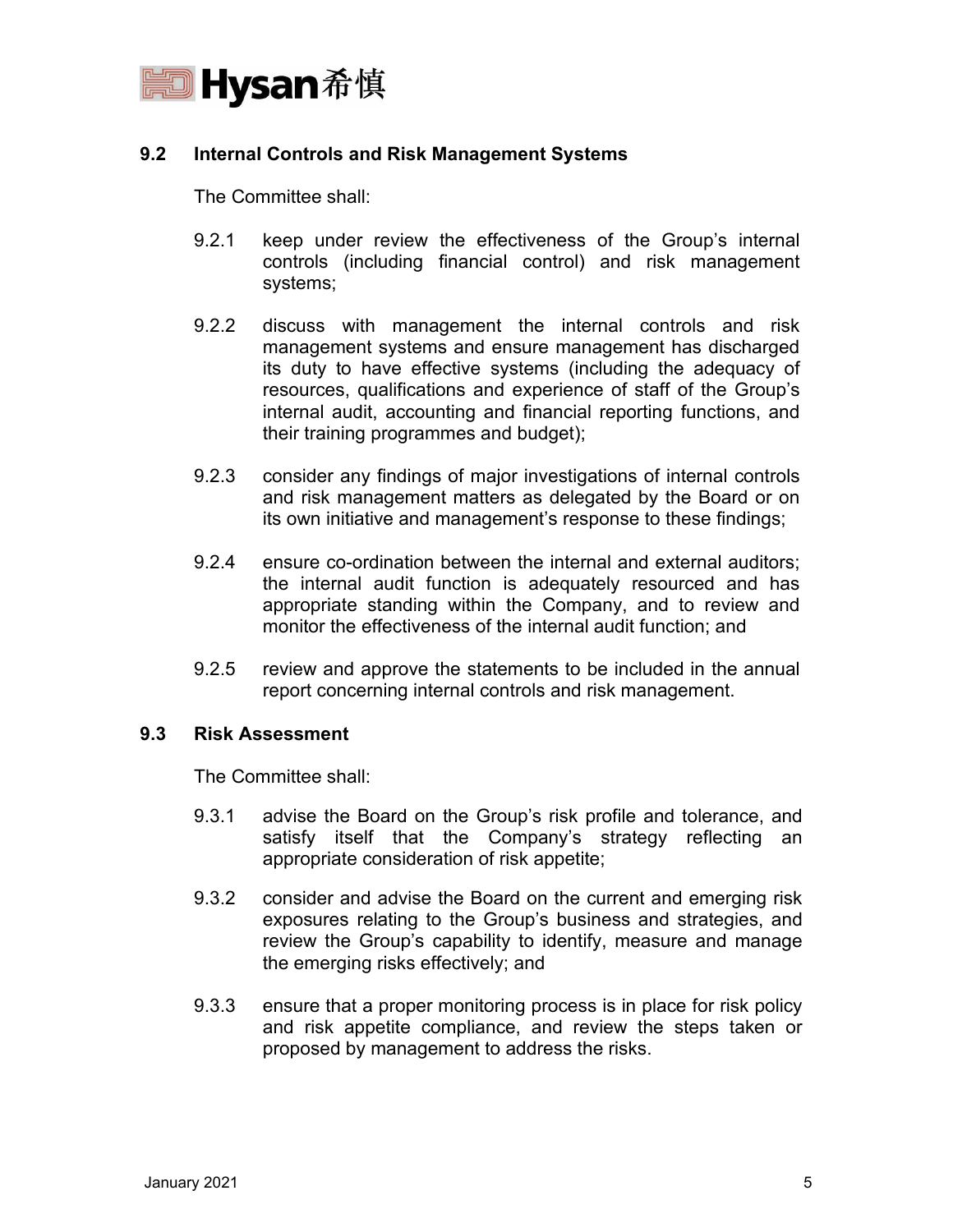

## **9.4 Employees' Concerns**

The Committee shall:

- 9.4.1 consider the Company's policies and procedures in relation to preventing or detecting fraud and bribery, including the code of ethics and anti-fraud policy;
- 9.4.2 review the Company's arrangements for its employees and related third parties who deal with the Group to raise concerns, in confidence and/or anonymous, about possible improprieties in financial reporting, internal controls or other matters;
- 9.4.3 ensure that proper arrangements are in place for fair and independent investigation of such matters and for appropriate follow up action; and
- 9.4.4 consider the findings of any relevant internal investigations into control weaknesses, fraud or misconduct and management's response (in the absence of management where necessary).

## **9.5 External Audit**

The Committee shall:

- 9.5.1 consider and make recommendations to the Board, to be put to shareholders for approval at the AGM, in relation to the appointment, re-appointment and removal of the Company's external auditors. The Committee shall oversee the selection process for new auditors and if auditors resign or are dismissed, the Committee shall investigate the issues leading to this and decide whether any action is required;
- 9.5.2 oversee the relationship with the external auditors including (but not limited to):
	- 9.5.2.1 approval of their remuneration, whether fees for audit or non-audit services and that the level of fees is appropriate to enable an adequate audit to be conducted;
	- 9.5.2.2 approval of their terms of engagement, including any engagement letter issued at the start of each audit and the scope of the audit;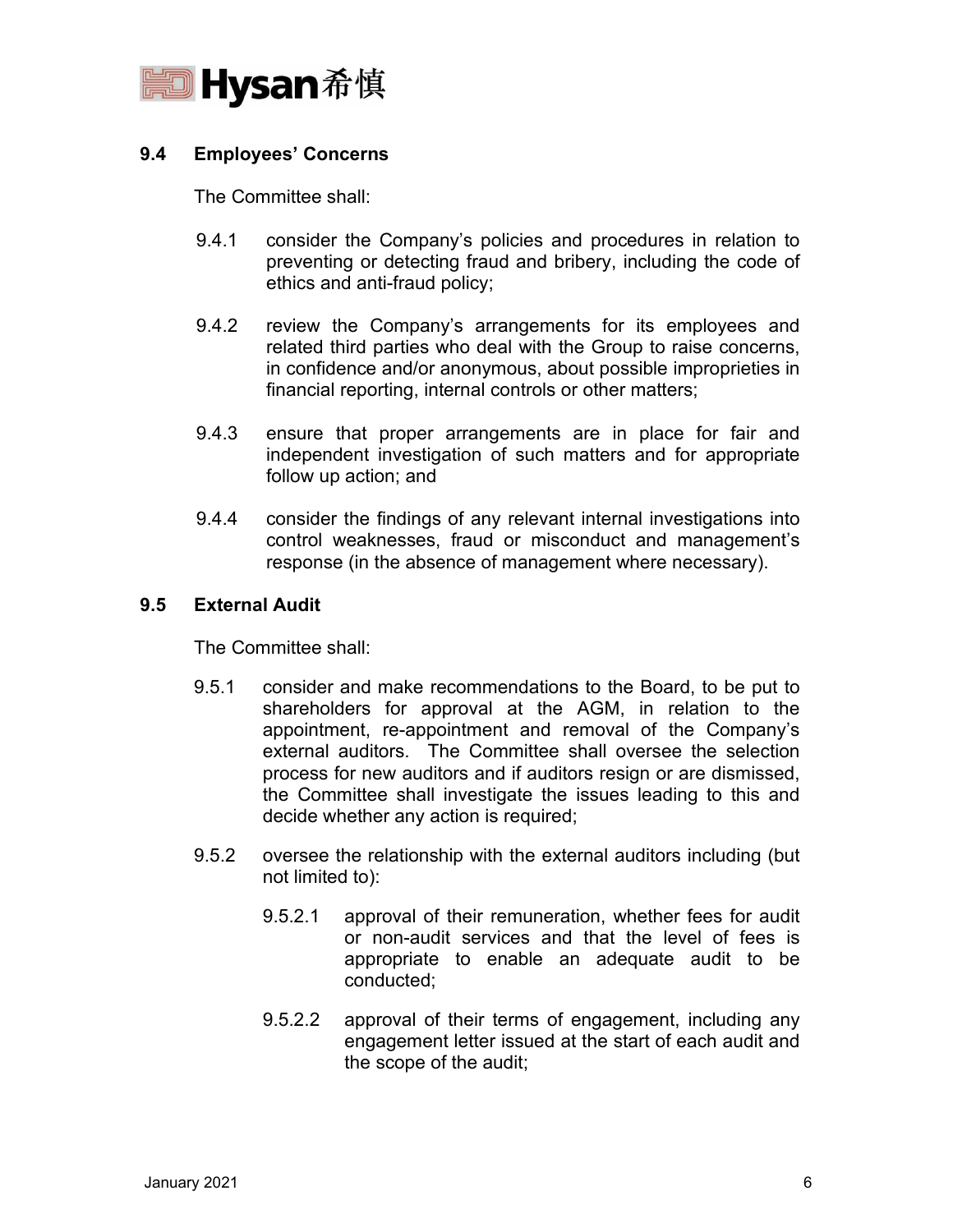

- 9.5.2.3 assessing annually their independence and objectivity taking into account relevant professional and regulatory requirements and the relationship with the auditors as a whole, including the provision of any nonaudit services;
- 9.5.2.4 satisfying itself that there are no relationships (such as family, employment, investment, financial or business) between the auditors and the Company (other than in the ordinary course of business);
- 9.5.2.5 agreeing with the Board a policy on prohibition of the employment of former partner of the Company's auditors acting as a member of the Committee for a period of two years commencing on the date of the person ceasing (a) to be a partner of the firm or (b) to have any financial interest in the firm, whichever is the later, then monitoring the implementation of this policy; and
- 9.5.2.6 assessing annually their qualifications, expertise and resources and the effectiveness of the audit process.
- 9.5.3 meet regularly with the external auditors to discuss the nature and scope of the audit and reporting obligations before audit commences and once after the audit at the reporting stage. The Committee shall meet the external auditors, where appropriate, without management being present, to discuss their remit and any issues arising from the audit;
- 9.5.4 review the findings of the audit with the external auditors. This shall include but not be limited to, the following:
	- 9.5.4.1 a discussion of any major issues and recommendations which arose during the audit;
	- 9.5.4.2 any accounting and audit judgments;
	- 9.5.4.3 levels of errors identified during the audit; and
	- 9.5.4.4 key audit matters identified by the external auditor and whether any matters arise from these that require further attention by the Committee.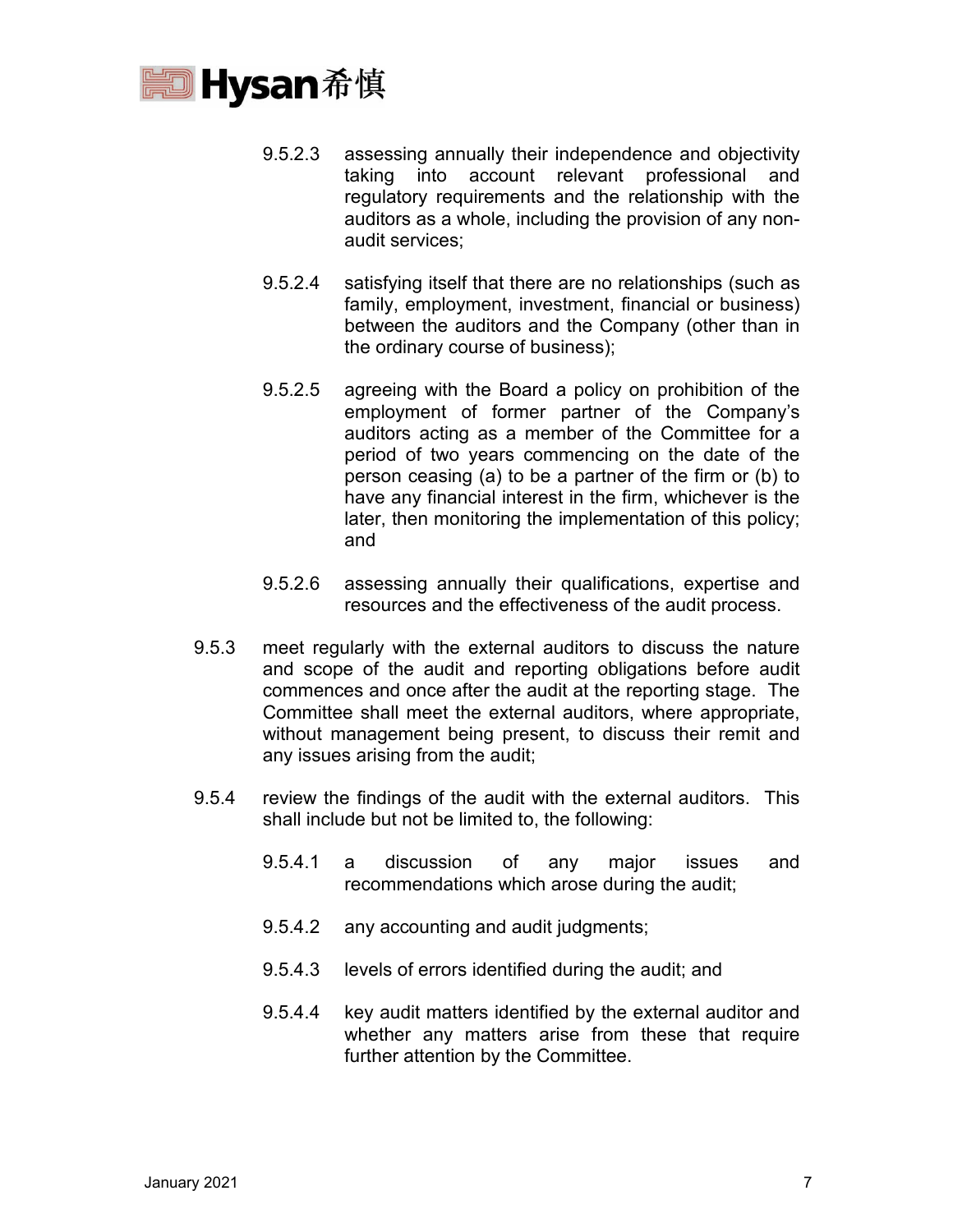

- 9.5.5 review the management letter, any material queries raised by the auditor to management in respect of the accounting records, financial accounts or system of control and management's response to the auditors' findings and recommendations;
- 9.5.6 ensure the Board will provide a timely response to the issues raised in the external auditor's management letter;
- 9.5.7 review the effectiveness of the audit; and
- 9.5.8 approve and implement a policy on the supply of non-audit services by the external auditors, taking into account any relevant ethical guidance on the matter. The current policy is set out in Appendix 1.

### **9.6 Other Matters**

The Committee shall:

- 9.6.1 consider other topics as defined by the Board;
- 9.6.2 have access to sufficient resources in order to carry out its duties, including access to the company secretariat for assistance as required;
- 9.6.3 be provided with appropriate and timely training, both in the form of an induction programme for new members and on an ongoing basis for all members;
- 9.6.4 give due consideration to applicable laws and regulations, including relevant corporate governance codes, and the Stock Exchange Listing Rules as appropriate;
- 9.6.5 oversee any investigation of activities which are within its terms of reference and act as a court of the last resort; and
- 9.6.6 make available the Committee's terms of reference.

## **10. Reporting Responsibilities**

10.1 The Committee Chairman shall report formally to the Board on its proceedings after each meeting on all matters within its duties and responsibilities.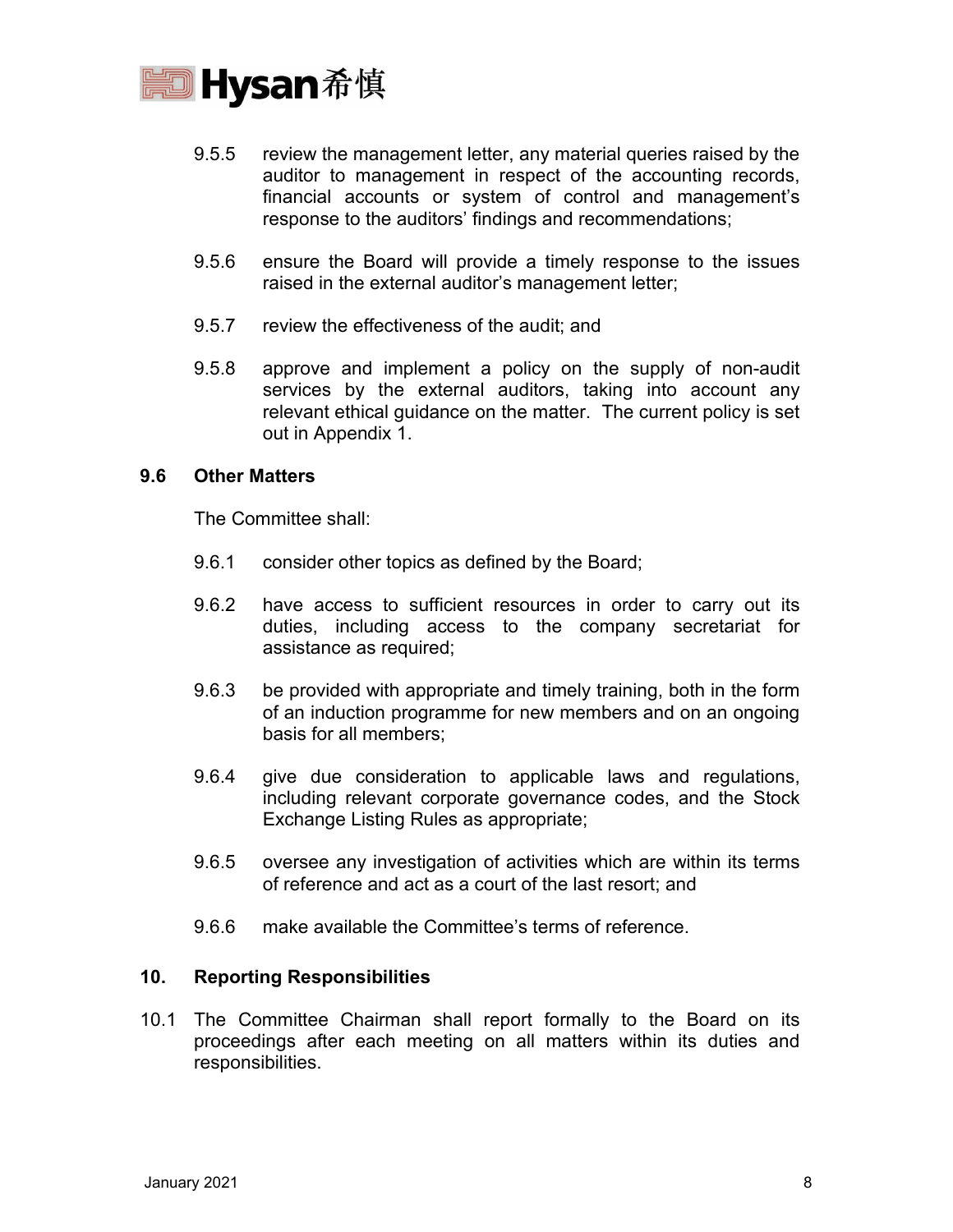

10.2 The Committee shall make whatever recommendations to the Board it deems appropriate on any area within its remit where action or improvement is needed.

## **11. Authority**

The Committee is authorized:

- 11.1 to seek any information it requires from any employee of the Group in order to perform its duties;
- 11.2 to obtain, at the Company's expense, outside legal or other professional advice on any matter within its terms of reference; and
- 11.3 to call any employee to be questioned at a meeting of the Committee as and when required.

\_\_\_\_\_\_\_\_\_\_\_\_\_\_\_\_\_\_\_\_\_\_\_\_\_\_\_\_\_\_\_\_\_\_\_\_\_\_\_\_\_\_\_\_\_\_\_\_\_\_\_\_\_\_\_\_\_\_\_\_\_\_\_\_

## **Definitions** :

"**Board**" shall mean the board of directors of the Company.

"**Committee**" shall mean the Audit and Risk Management Committee of the Company.

\_\_\_\_\_\_\_\_\_\_\_\_\_\_\_\_\_\_\_\_\_\_\_\_\_\_\_\_\_\_\_\_\_\_\_\_\_\_\_\_\_\_\_\_\_\_\_\_\_\_\_\_\_\_\_\_\_\_\_\_\_\_\_\_

"**Company**" or "**Hysan**" shall mean Hysan Development Company Limited.

"**Group**" shall mean the Company and its subsidiaries.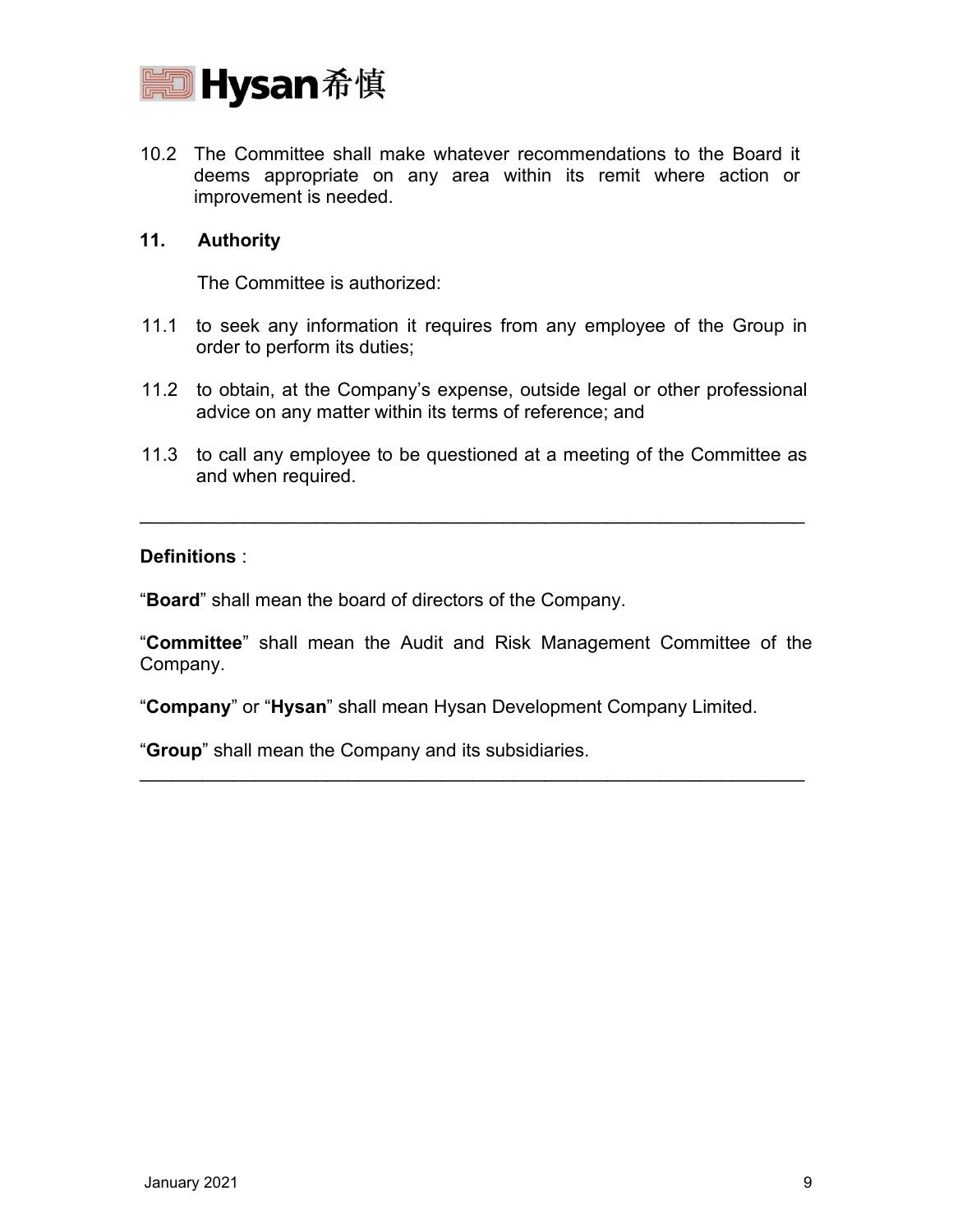**Appendix 1**



## **Auditor Services Policy - Engaging Professional Services from Auditors**

#### 1. **OBJECTIVE**

The purpose of this policy is to set parameters for the engagement of the Auditors by Hysan consistent with applicable law and Hysan's corporate governance principles.

#### 2. **SCOPE & DEFINITION OF AUDITORS**

- 2.1 This policy covers all work that may be performed by the Auditors through engagements with Hysan or its subsidiaries.
- 2.2 The term "Auditors" refers to the firm of accountants and its affiliates that is appointed to perform the audit of the consolidated financial statements of Hysan and its subsidiaries. The current Auditors are Deloitte Touche Tohmatsu in Hong Kong.

#### 3. **POLICY**

- 3.1 Scope of work and authorization standards:
	- 3.1.1 The authority of the Audit and Risk Management Committee, including as regards to engagement of the Auditors, are set out in the Committee's terms of reference.
	- 3.1.2 The Auditors will only perform audit services, non-audit services and defined tax work. Definitions of "audit services", "non-audit services" and "tax work", along with examples, are included in Schedule 1.
	- 3.1.3 The Audit and Risk Management Committee may approve exceptions to 3.1.2 above when it determines that such an exception is in the overriding best interests of Hysan and it is determined that such an exception does not impair the independence of the Auditors. However, certain non-audit activities are generally prohibited and generally will not be considered for exception from this policy. These prohibited non-audit activities are listed in Schedule 1.
- 3.2 On-going relationship standards:
	- 3.2.1 Hysan supports the principle of partner rotation for its Auditors. The current Auditors have such a system in place.
	- 3.2.2 Hysan will not employ, in a financial reporting oversight role, a member of the Auditors engagement team within 24 months of the final closure of the audit in which that individual last participated.
- 3.3 Measurement and Reporting Processes
	- 3.3.1 On an annual basis, the Chief Financial Officer will prepare and present to the Audit and Risk Management Committee a summary report of all engagements of the Auditors that are currently underway or have been completed since the prior report. The summary report will describe the nature of each engagement, confirm that each engagement is in compliance with this policy and state the fees received by the Auditors for each engagement.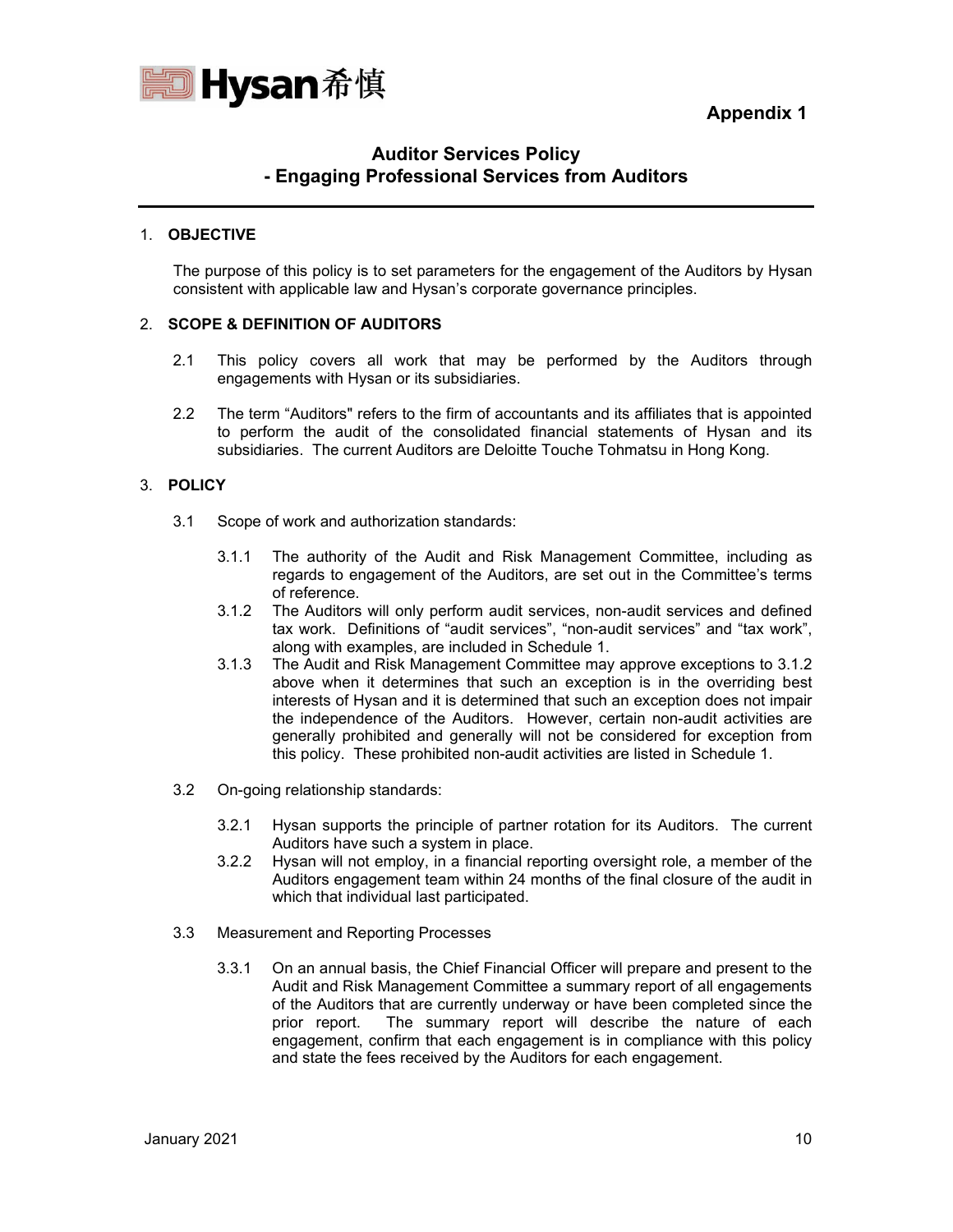

3.3.2 In addition to complying with Company's level of authority, Chief Financial Officer will be responsible for reviewing all contracts of engagement with the Auditors, except for contracts directly engaged by the Audit and Risk Management Committee or Internal Audit.

#### 4. **POLICY OWNER AND RESPONSIBILITY**

The Audit and Risk Management Committee is the owner of this policy and will review and update this policy and providing interpretations on its application.